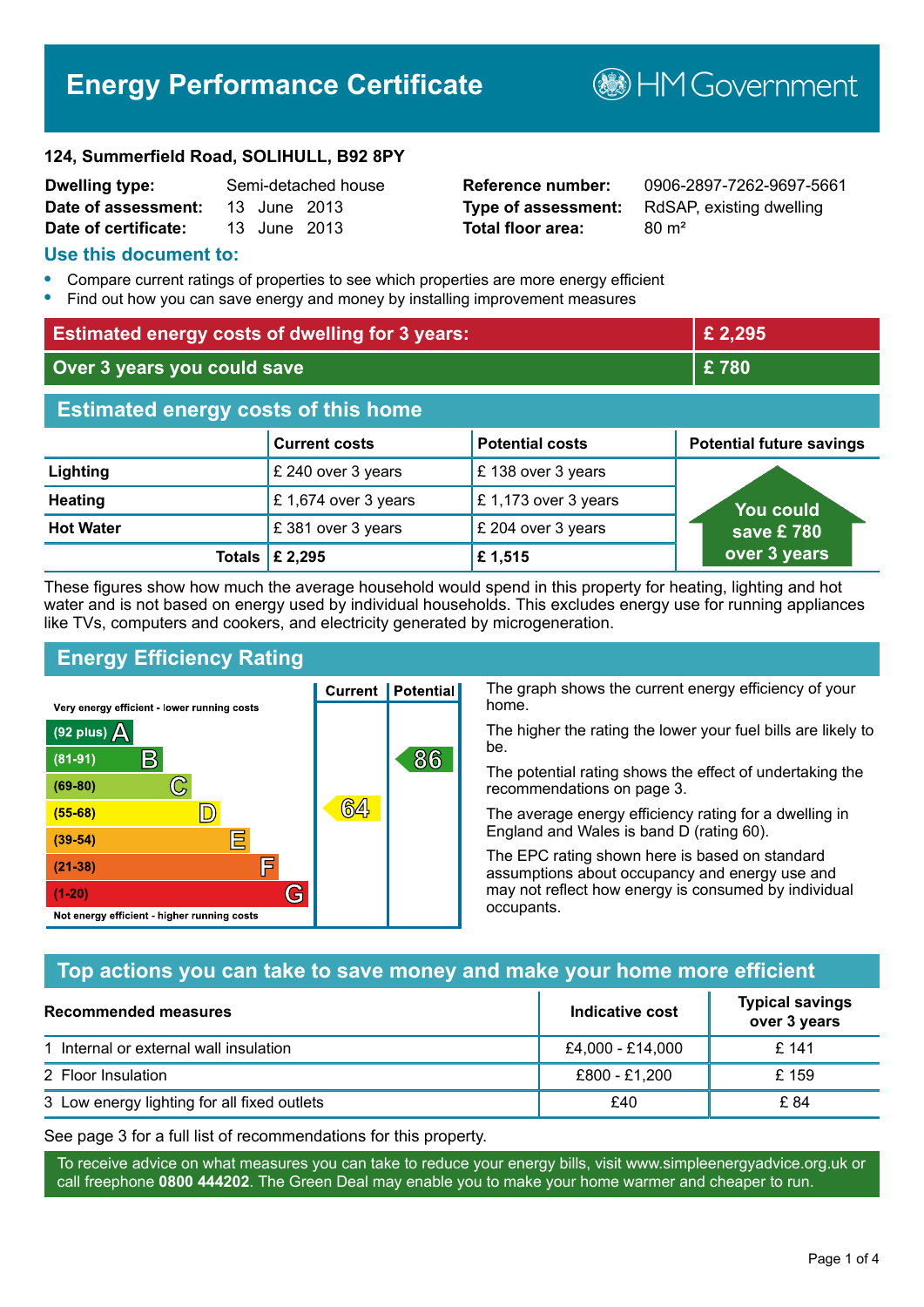### **Summary of this home's energy performance related features**

| <b>Element</b>        | <b>Description</b>                             | <b>Energy Efficiency</b> |
|-----------------------|------------------------------------------------|--------------------------|
| Walls                 | Cavity wall, filled cavity                     | ★★★★☆                    |
|                       | Solid brick, as built, no insulation (assumed) | ★☆☆☆☆                    |
| Roof                  | Pitched, 200 mm loft insulation                | ★★★★☆                    |
| Floor                 | Suspended, no insulation (assumed)             |                          |
|                       | Solid, no insulation (assumed)                 |                          |
| Windows               | Fully double glazed                            | ★★★★☆                    |
| Main heating          | Boiler and radiators, mains gas                | ★★★★☆                    |
| Main heating controls | Programmer and room thermostat                 | ★★★☆☆                    |
| Secondary heating     | None                                           |                          |
| Hot water             | From main system                               | ★★★★☆                    |
| Lighting              | Low energy lighting in 27% of fixed outlets    | ★★★☆☆                    |

Current primary energy use per square metre of floor area: 226 kWh/m² per year

The assessment does not take into consideration the physical condition of any element. 'Assumed' means that the insulation could not be inspected and an assumption has been made in the methodology based on age and type of construction.

See addendum on the last page relating to items in the table above.

#### **Low and zero carbon energy sources**

Low and zero carbon energy sources are sources of energy that release either very little or no carbon dioxide into the atmosphere when they are used. Installing these sources may help reduce energy bills as well as cutting carbon. There are none provided for this home.

# **Your home's heat demand**

For most homes, the vast majority of energy costs derive from heating the home. Where applicable, this table shows the energy that could be saved in this property by insulating the loft and walls, based on typical energy use (shown within brackets as it is a reduction in energy use).

| <b>Heat demand</b>           | <b>Existing dwelling</b> | Impact of loft<br>insulation | Impact of cavity<br>wall insulation | Impact of solid<br>wall insulation |
|------------------------------|--------------------------|------------------------------|-------------------------------------|------------------------------------|
| Space heating (kWh per year) | 8.820                    | N/A                          | N/A                                 | (997)                              |
| Water heating (kWh per year) | 2,527                    |                              |                                     |                                    |

You could receive Renewable Heat Incentive (RHI) payments and help reduce carbon emissions by replacing your existing heating system with one that generates renewable heat, subject to meeting minimum energy efficiency requirements. The estimated energy required for space and water heating will form the basis of the payments. For more information, search for the domestic RHI on the www.gov.uk website.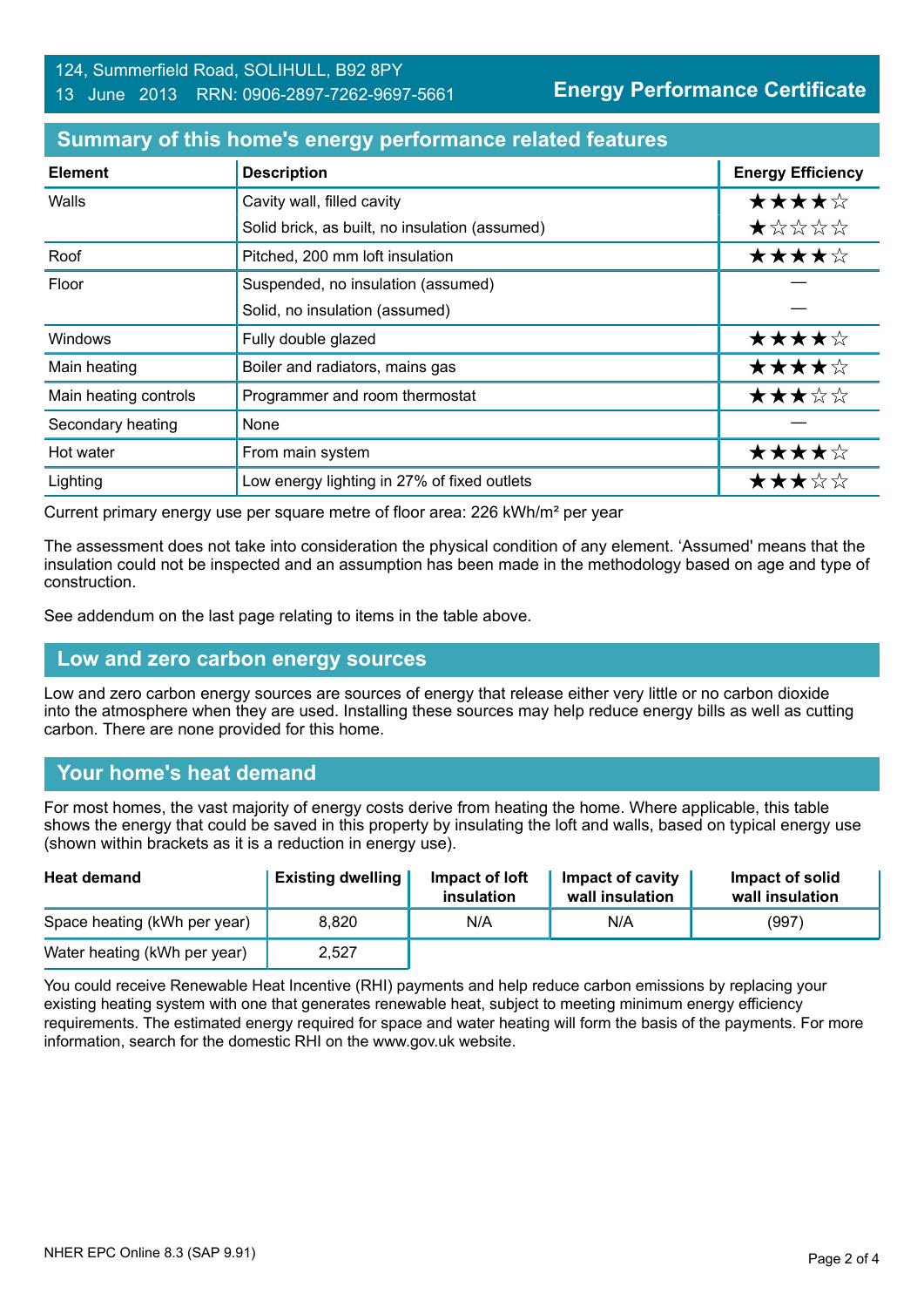#### 124, Summerfield Road, SOLIHULL, B92 8PY 13 June 2013 RRN: 0906-2897-7262-9697-5661

#### **Recommendations**

The measures below will improve the energy performance of your dwelling. The performance ratings after improvements listed below are cumulative; that is, they assume the improvements have been installed in the order that they appear in the table. To receive advice on what measures you can take to reduce your energy bills, visit www.simpleenergyadvice.org.uk or call freephone 0800 444202. Before installing measures, you should make sure you have secured the appropriate permissions, where necessary. Such permissions might include permission from your landlord (if you are a tenant) or approval under Building Regulations for certain types of work.

| <b>Recommended measures</b>                     | Indicative cost  | <b>Typical savings</b><br>per year | <b>Rating after</b><br>improvement |
|-------------------------------------------------|------------------|------------------------------------|------------------------------------|
| Internal or external wall insulation            | £4,000 - £14,000 | £47                                | <b>D66</b>                         |
| <b>Floor Insulation</b>                         | £800 - £1,200    | £ 53                               | C69                                |
| Low energy lighting for all fixed outlets       | £40              | £ 28                               | C70                                |
| Heating controls (thermostatic radiator valves) | £350 - £450      | £21                                | C71                                |
| Replace boiler with new condensing boiler       | £2,200 - £3,000  | £77                                | C75                                |
| Solar water heating                             | £4,000 - £6,000  | £ 33                               | C76                                |
| Solar photovoltaic panels, 2.5 kWp              | £9,000 - £14,000 | £ 226                              | <b>B86</b>                         |

#### **Alternative measures**

There are alternative measures below which you could also consider for your home.

- **•** Air or ground source heat pump
- **•** Micro CHP

# **Financial Support and the Green Deal**

Green Deal Finance allows you to pay for some of the cost of your improvements in instalments under a Green Deal Plan (note that this is a credit agreement, but with instalments being added to the electricity bill for the property). The availability of a Green Deal Plan will depend upon your financial circumstances. There is a limit to how much Green Deal Finance can be used, which is determined by how much energy the improvements are estimated to **save** for a 'typical household'.

You may also be able to obtain support towards repairs or replacements of heating systems and/or basic insulation measures under the ECO scheme, provided that you are in receipt of qualifying benefits or tax credits. To learn more about this scheme and the rules about eligibility, visit www.simpleenergyadvice.org.uk or call freephone **0800 444202** for England and Wales.